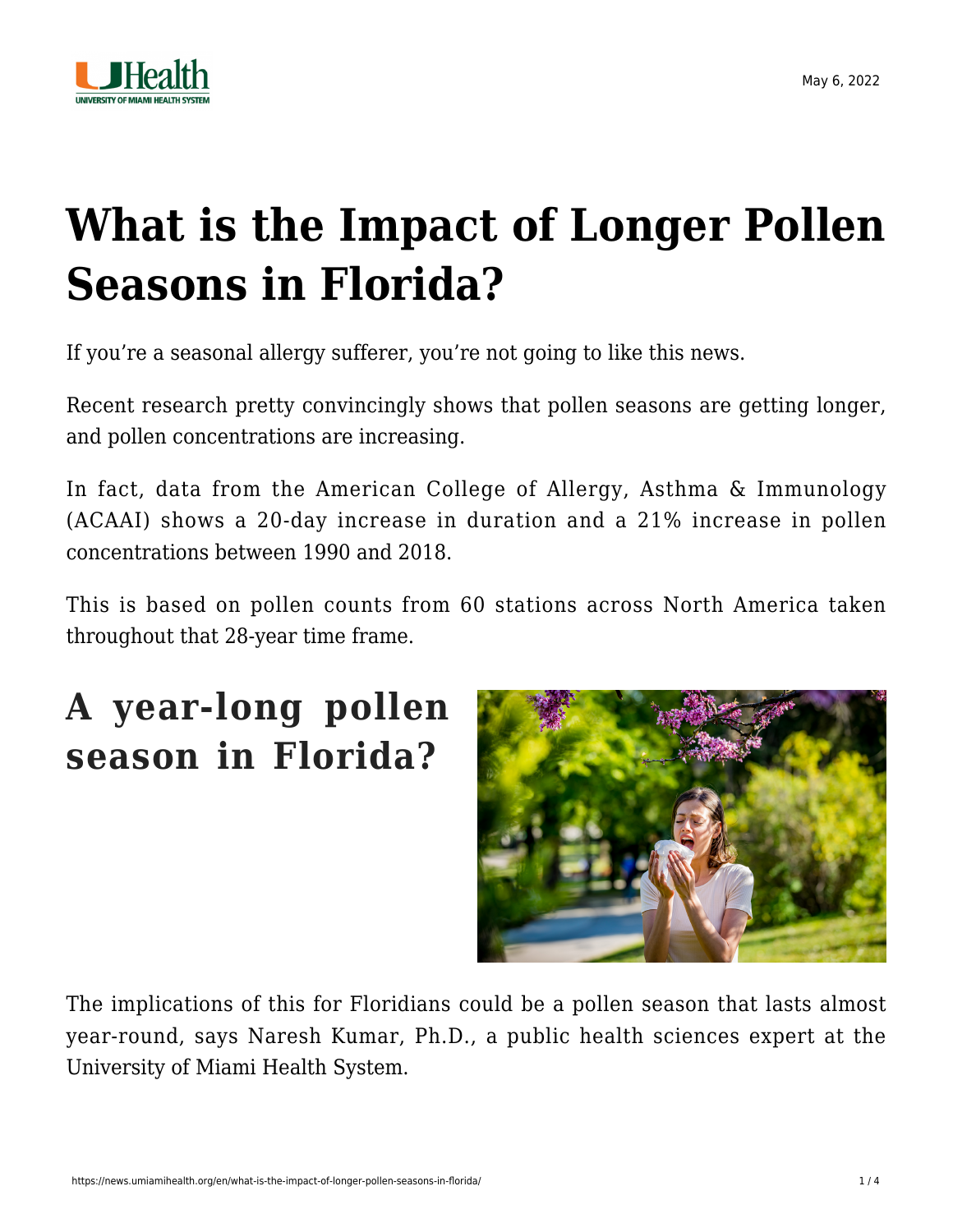

"While longer pollen seasons affect all regions, most of the country is still brutally cold in February," says Dr. Kumar. "In Florida, we are seeing pollen concentrations popping up by the end of January and becoming quite high even in February."

## **Heat, humidity, and CO2**

According to Dr. Kumar, pollen season is becoming longer and more aggressive due to several factors. But the most significant contributor is the increased warming trend and CO2 that we've experienced in recent years.

"Plants thrive in heat and humidity, and we are beginning to see more of that year after year," he says. "Also, as we have more invasive plant species becoming established in new areas, and that also leads to exposure to new allergens."

The ACAAI says that not only are plants sprouting up earlier and producing more pollen, but the pollen itself seems to be more allergenic than it was in the past. Exposure to a little bit of pollen may trigger an allergic reaction in some people due to its potency.

### **That means more sniffling, sneezy, itching, red eyes, and other typical allergy symptoms.**

There are other potential implications of more severe allergies, as well.

"Allergies are a disease of inflammation, which exacerbate chronic diseases such as asthma, COPD, insulin resistance, and other conditions," he says.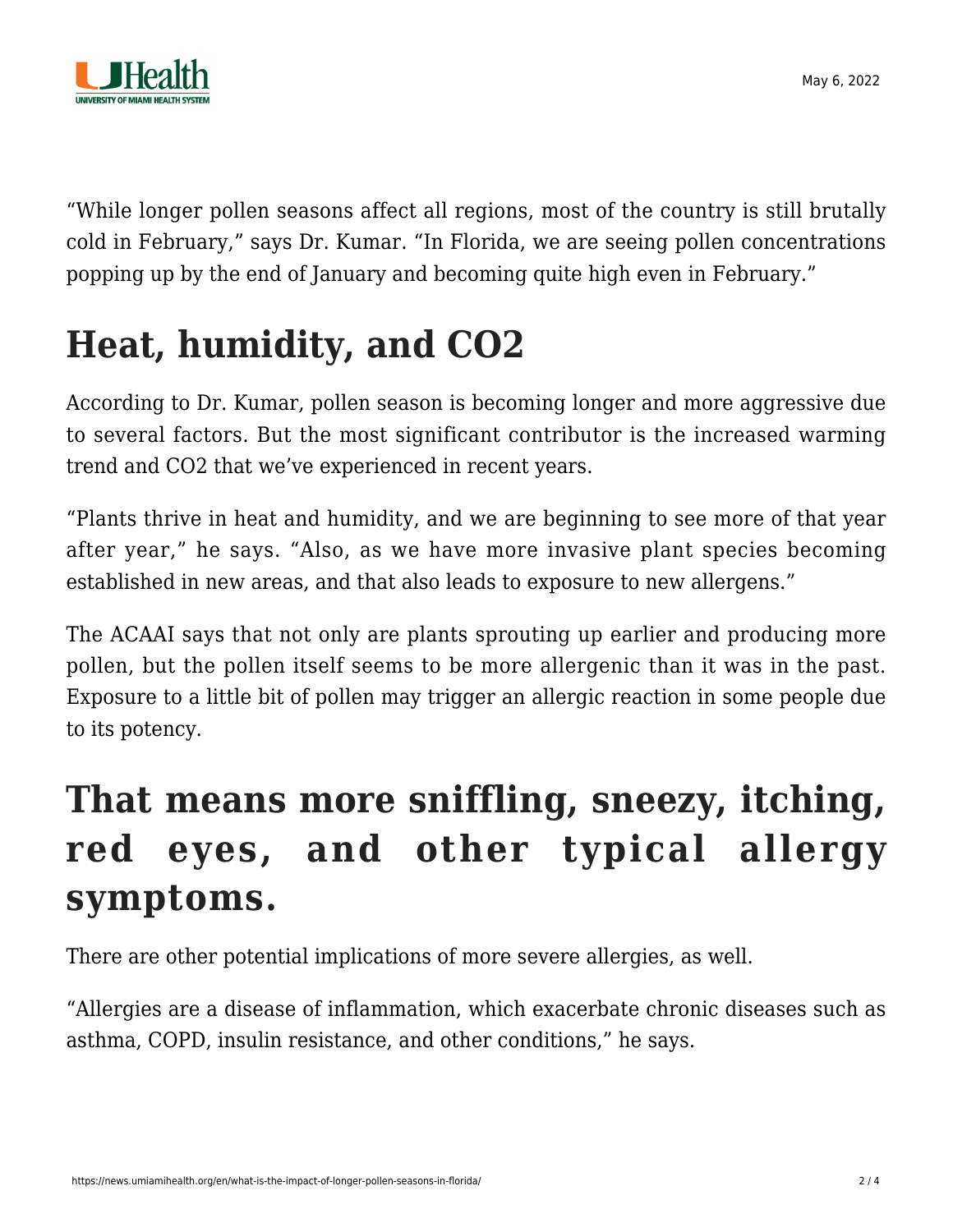

# **Fight back against pollen**

Fortunately, you can tackle the longer pollen seasons with the same strategies you use to manage your seasonal allergy symptoms now. You need to be more vigilant in your approach and maybe even start some of these practices earlier than before.

### **Avoid it as much as possible.**

The [Asthma and Allergy Foundation of America \(AAFA\)](https://community.aafa.org/blog/tips-for-coping-with-spring-allergies) says pollen counts are typically highest from 5 to 10 a.m. and dusk. They also tend to spike on warm, breezy days, so those are the best times to stay indoors if you can.

### **Keep your home protected.**

By keeping your windows closed, using high-quality HVAC filters, removing shoes, and changing clothes when you enter your home, you can keep the pollen count down indoors, says the AAFA. It's also a good idea to clean pets off with a towel when they come inside.

#### **Protect yourself outdoors.**

If you do have to go outside, you can minimize your exposure with items such as a hat and sunglasses.

If you're doing yard work, Dr. Kumar suggests adding a mask, goggles, and gloves to your arsenal to keep your exposure low. Then, take a shower immediately when you're done working outside and wash your clothes to get rid of more pollen.